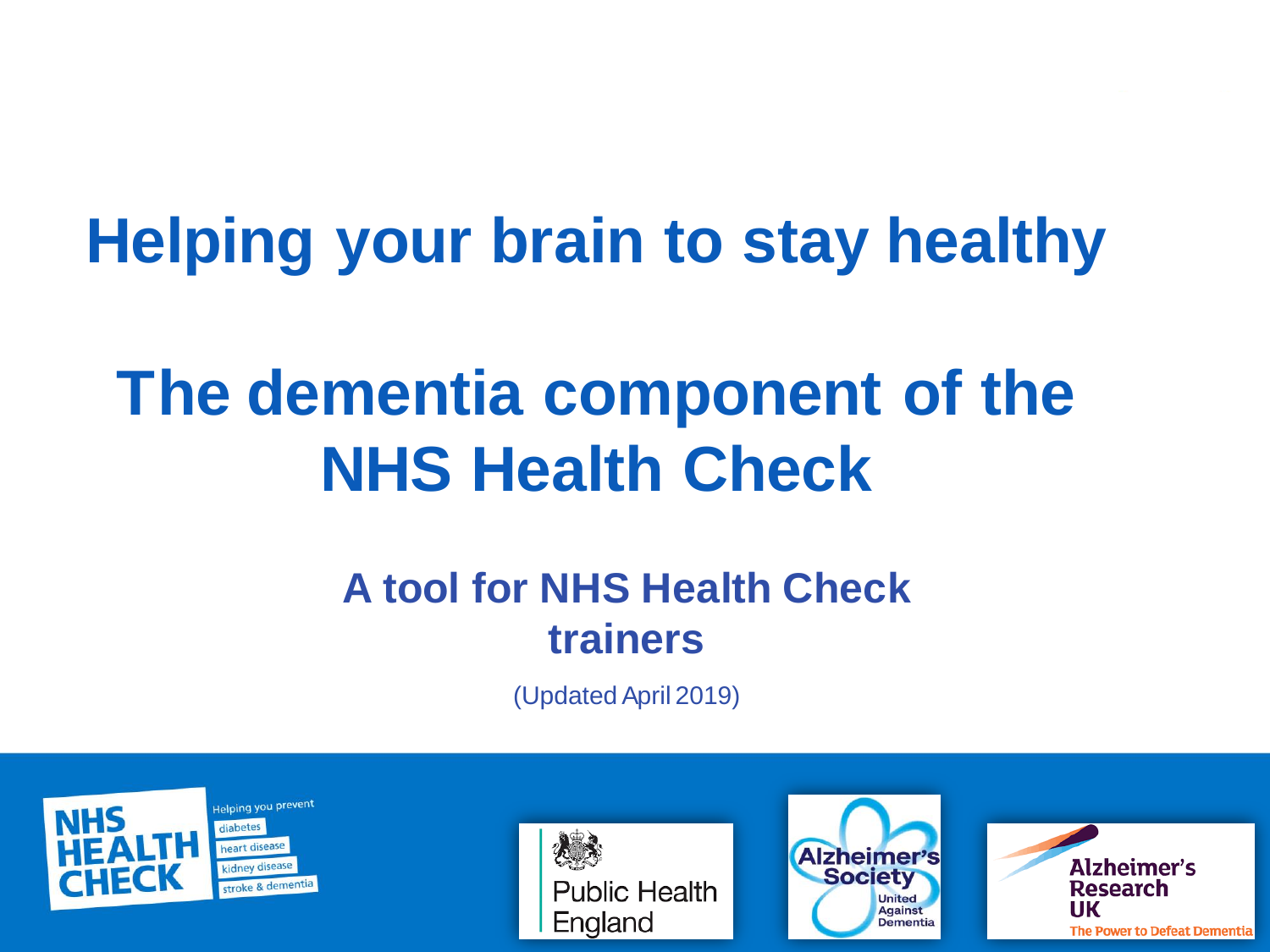## **'What is good for your heart is good for your brain'**

## **'Dementia is not a normal part of ageing - it is caused by diseases of the brain'**

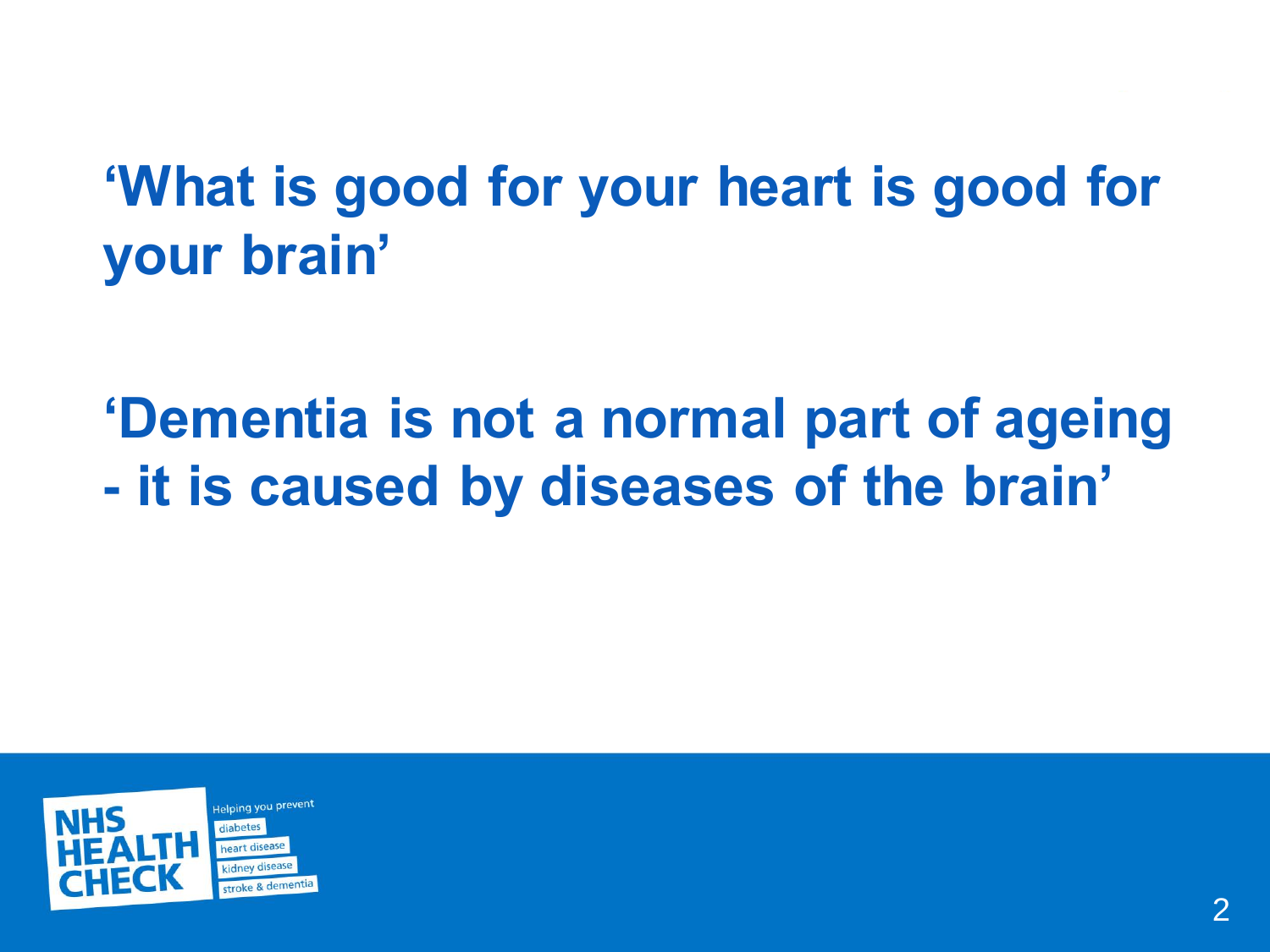## **This slide deck is for trainers of the NHS Health Check**

This resource is intended to be incorporated into, or to support current NHS Health Check training materials.

What do the following slides cover?

- What is the dementia component of the NHS Health **Check**
- Why dementia risk reduction is part of the NHS Health **Check**
- How to introduce dementia as part of NHS Health Check training

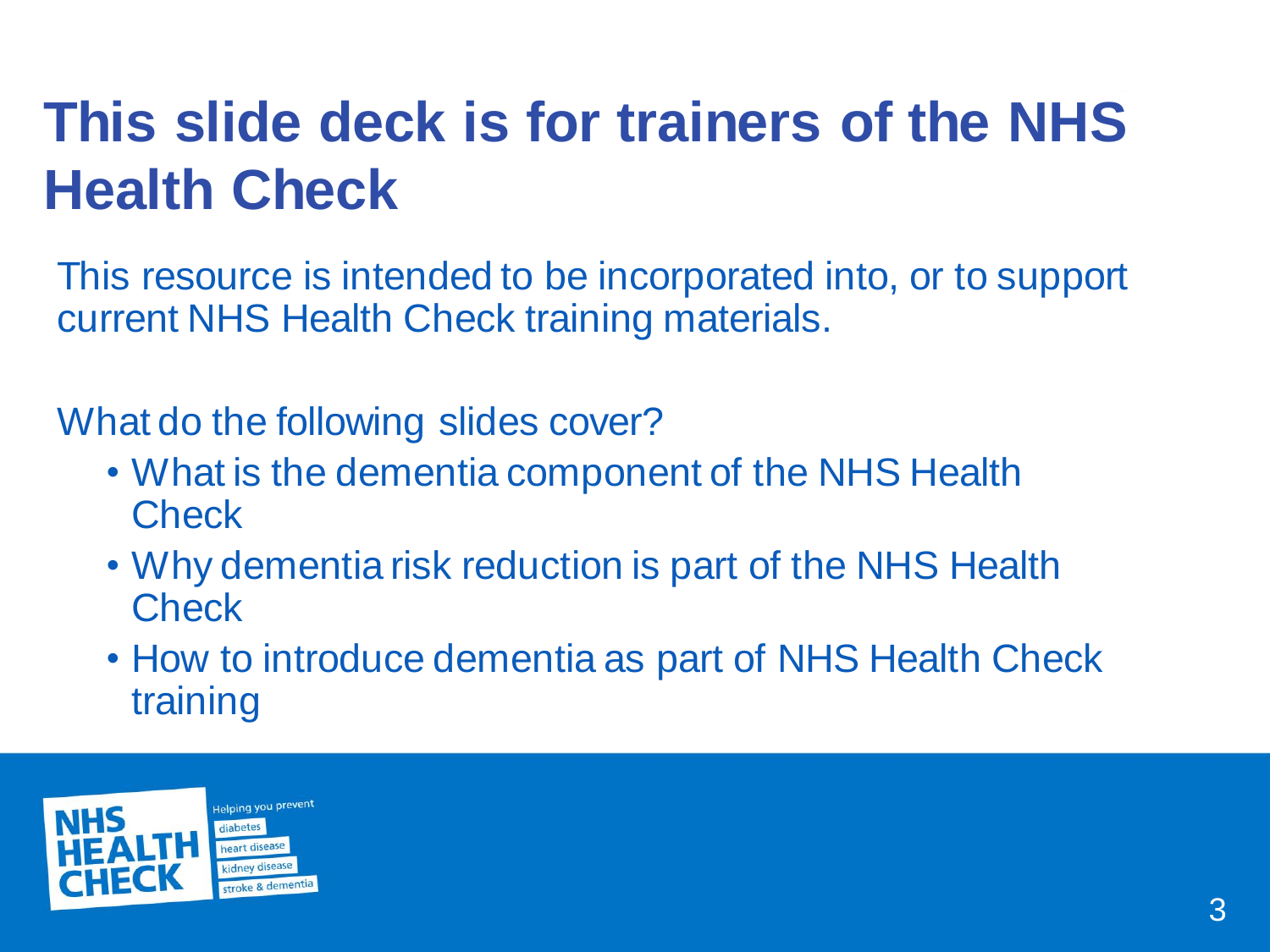## **The dementia component**

- 'What is good for your heart is good for your brain'
- A short conversation that fits within wider discussions about lifestyle, health and cardiovascular messaging
- All people who receive an NHS Health Check (age 40-74) are given information on how to reduce their risk of developing dementia.
- People aged 65+ also get information on:
	- Signs and symptoms of dementia
	- Signposting to further information



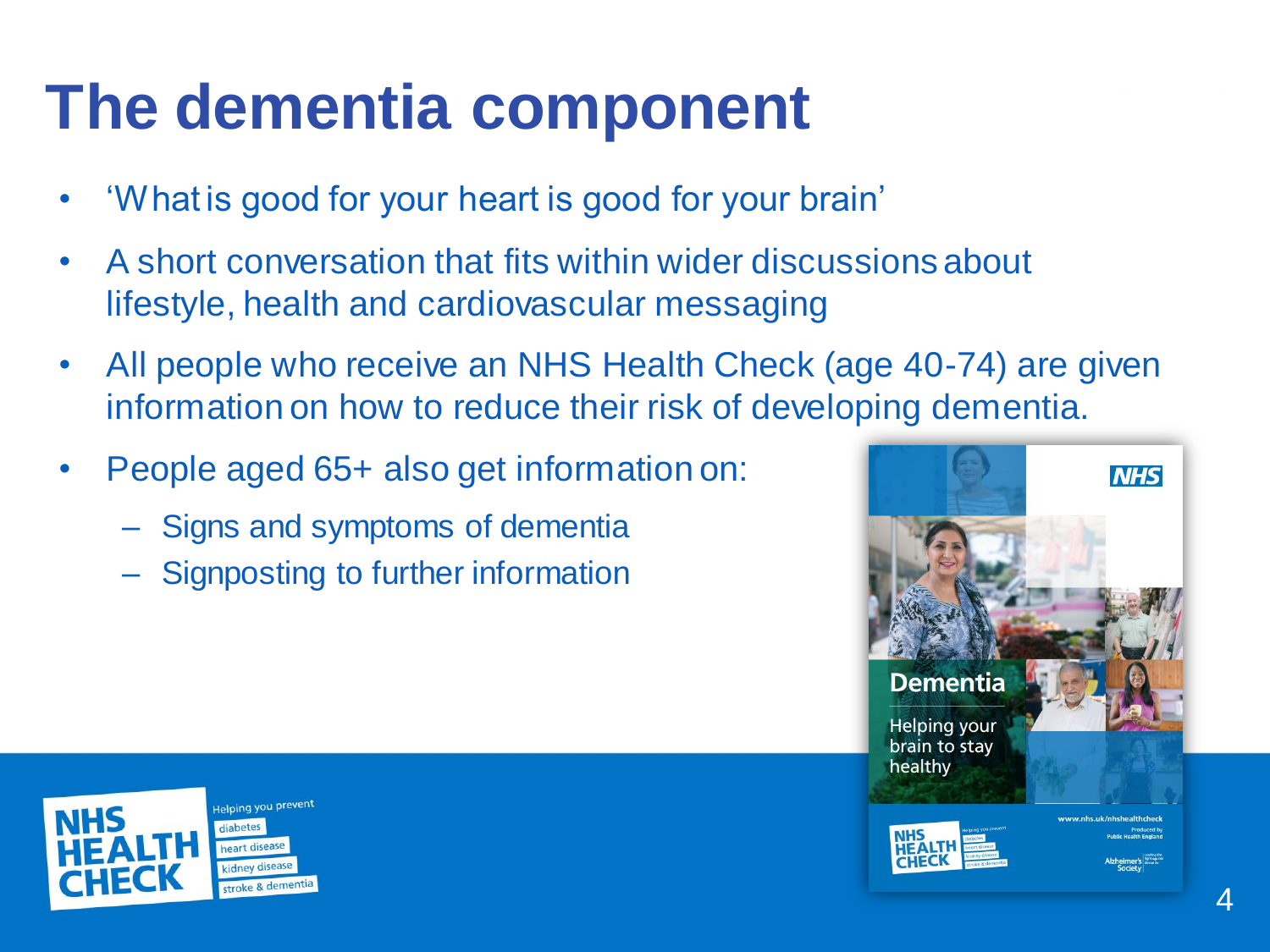# **What the dementia component is not..**

It is not…

- A method of screening or testing for signs and symptoms of dementia
- A component that requires practitioners to perform a clinical test

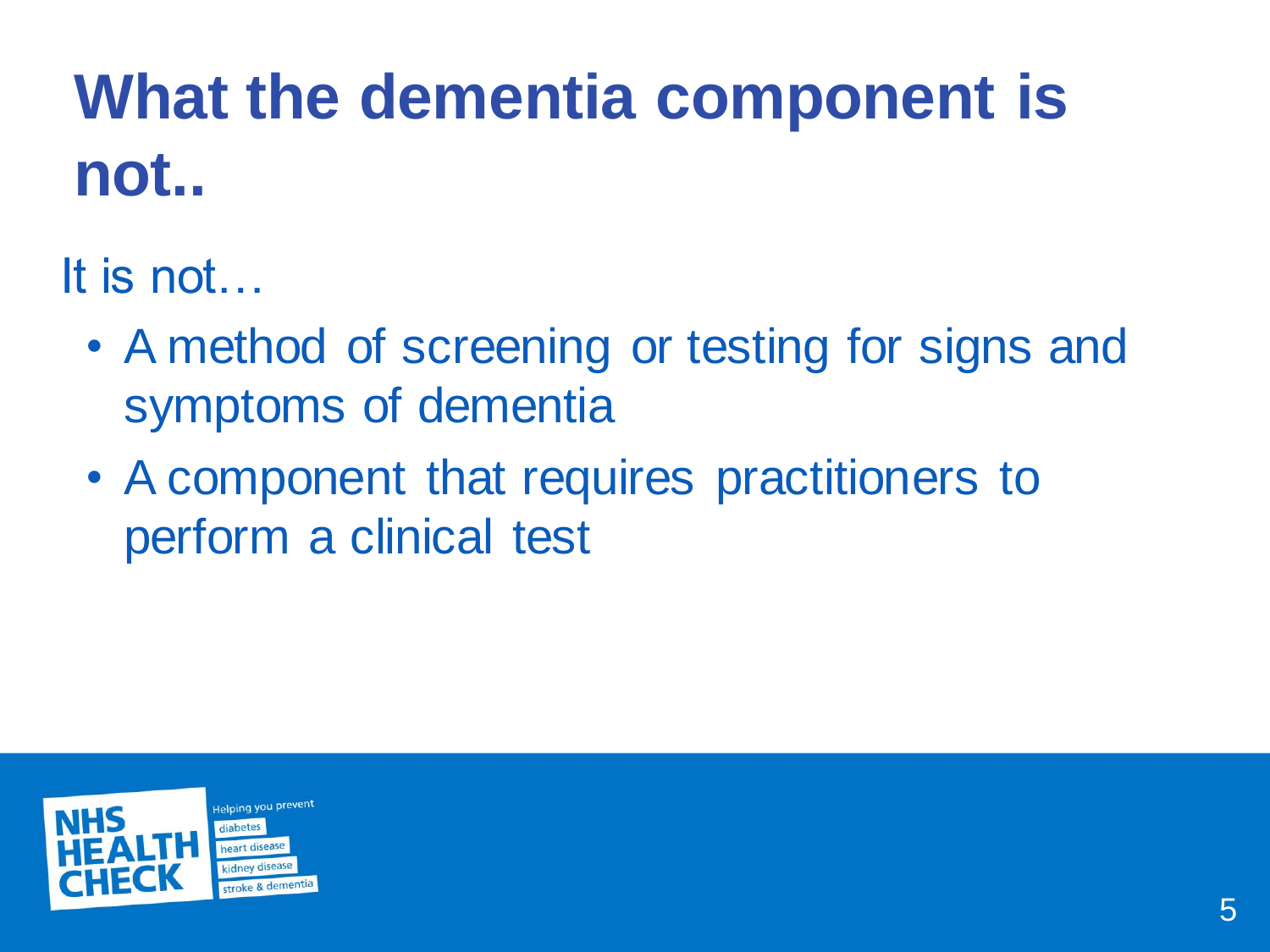## **Did you know?**

- Dementia is not something that just happens to everyone as they get older. It is caused by different diseases
- Dementia is an umbrella term for a group of diseases including Alzheimer's disease, vascular dementia and dementia with Lewy bodies
- Dementia is a condition with no known cure, and is the leading cause of death for women and second leading cause of death for men in the UK
- Prevalence of dementia is higher amongst women, BAME groups and people with learning disabilities

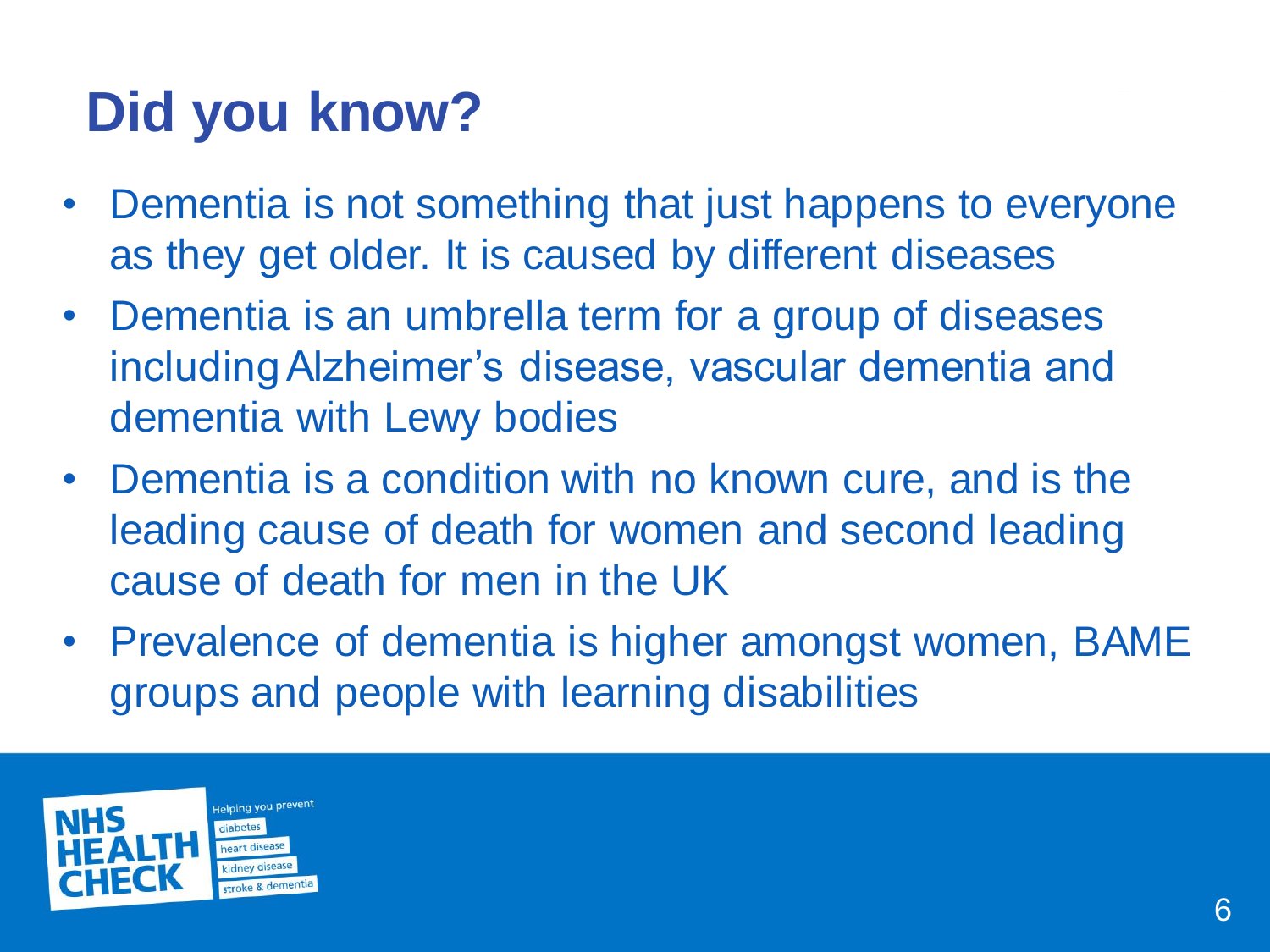## **Did you know…**

- 1 in 3 people with dementia do not have a **diagnosis**
- 1 in 3 people will care for someone with dementia in their lifetime
- Dementia is the most feared condition for the over 55s



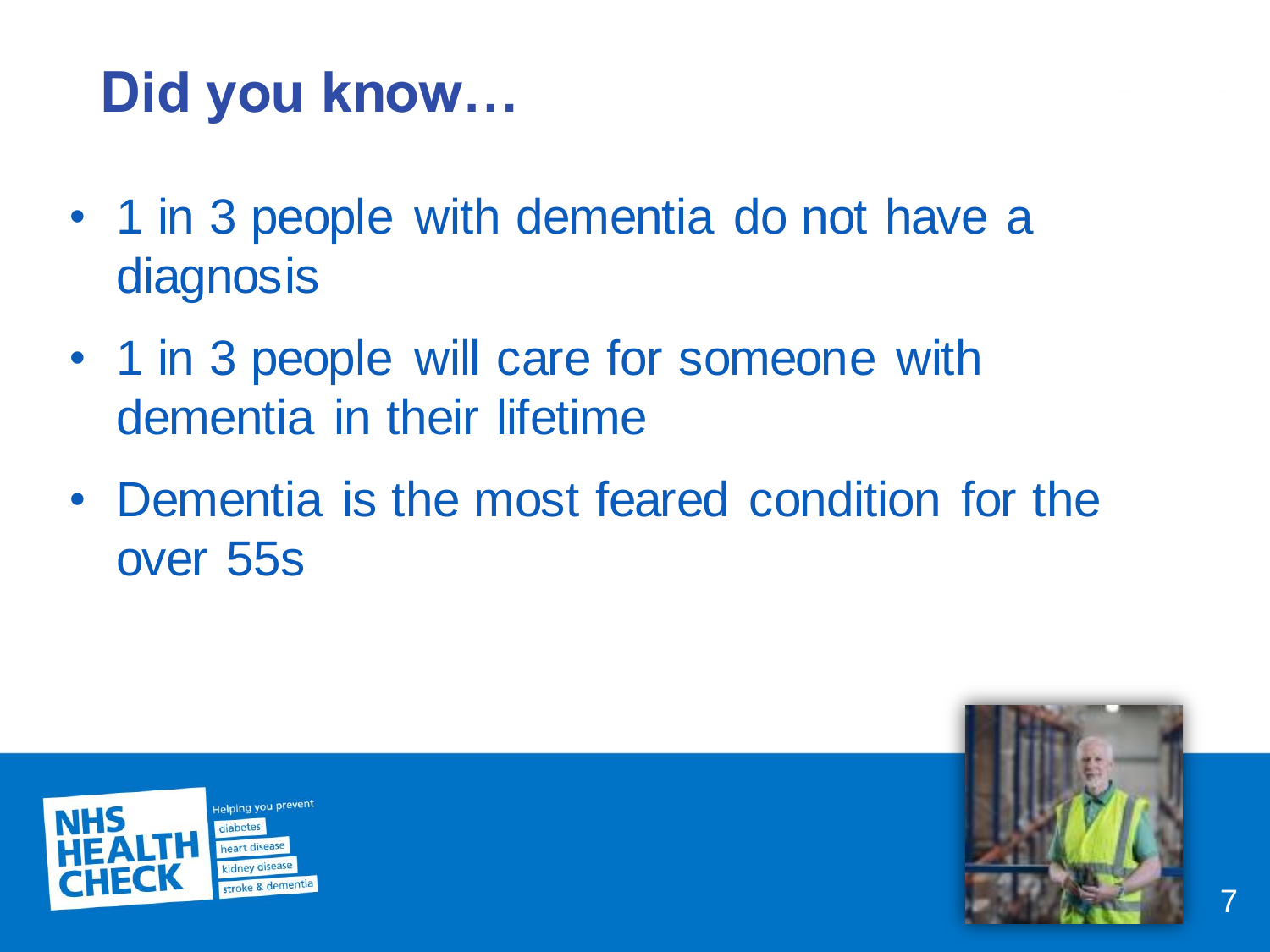## **Why you might not want to talk about dementia**

- Dementia is a complex condition
- You may feel you don't know much about it
- There is still stigma, fear and lack of understanding among the general public
- Dementia is different to other components of the NHS Health Check as there isn't a test or result to structure the conversation
- Some cultures and communities may not recognise dementia as a condition

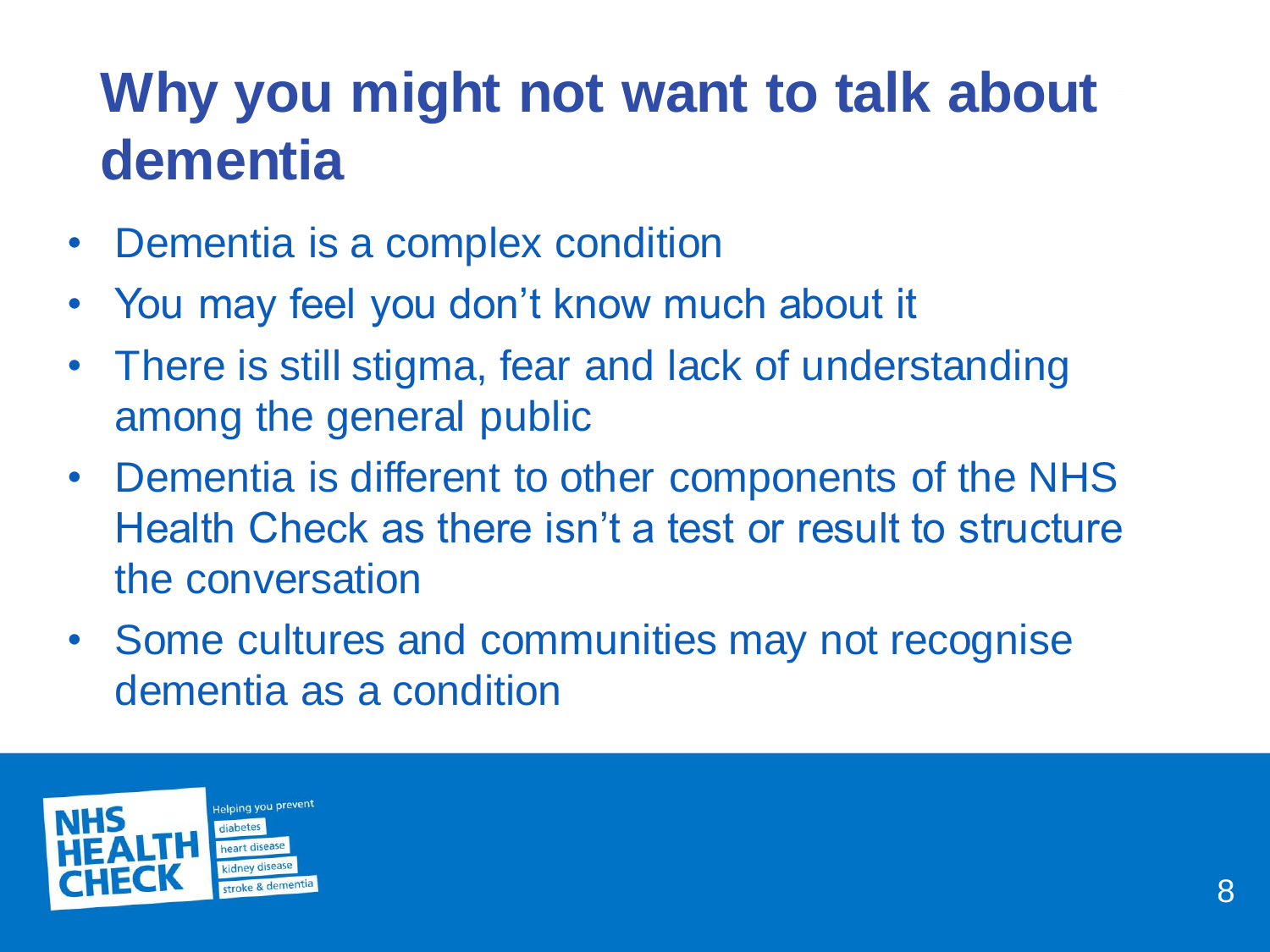# **Why is the dementia component important?**

- A third of cases of Alzheimer's disease may be avoidable by modifying lifestyle
- Currently only a third (34%) of the general public believe it is possible to reduce their risk of dementia
- Evaluation of the NHS Health Check has shown people attending want to know about dementia
- 'What is good for your heart is good for your brain' the risk factors for cardiovascular disease within the NHS Health Check are also risk factors for dementia

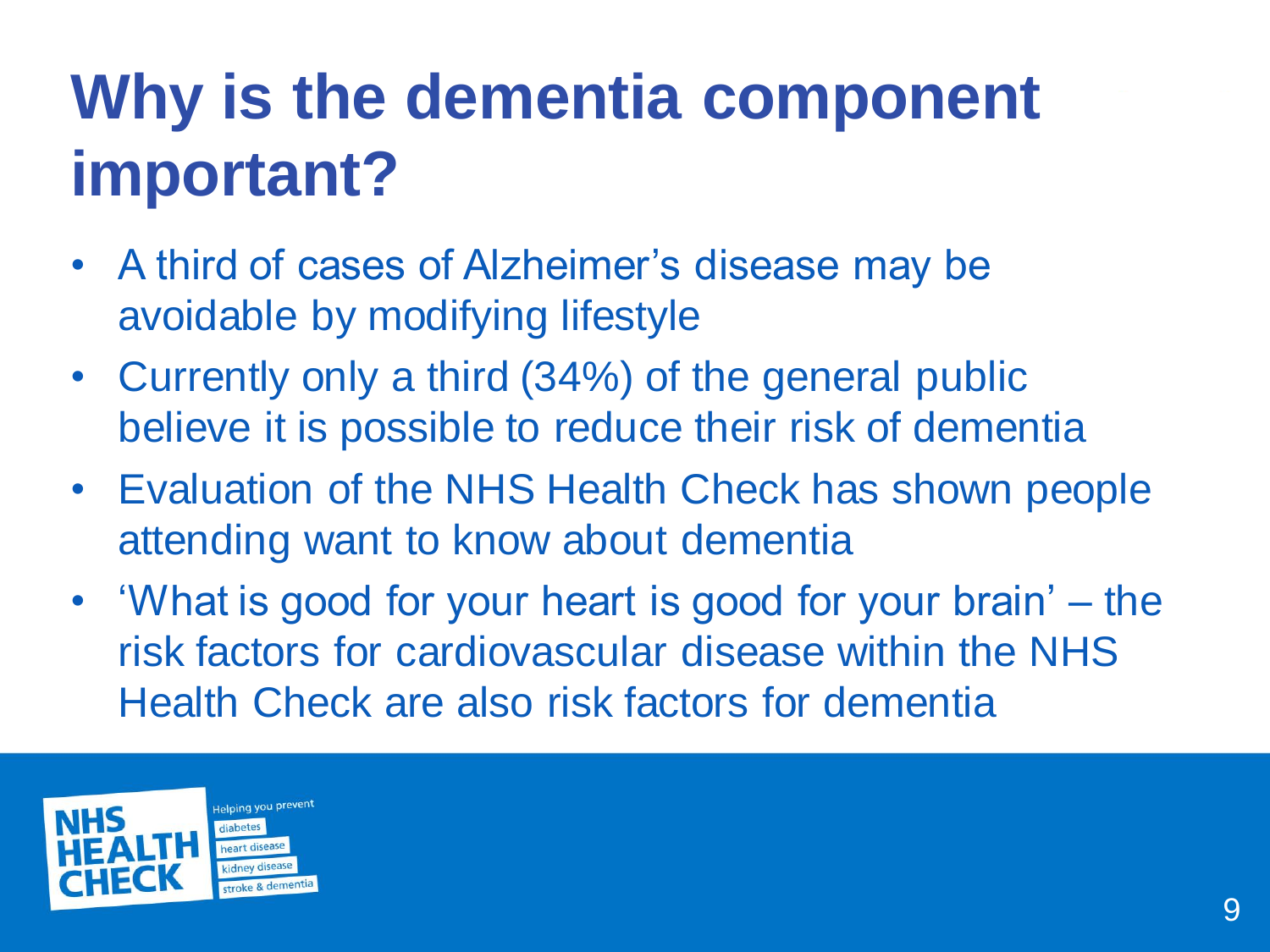### **What information do you need to provide and promote to all people who receive an NHS Health Check (age 40-74)?**

- 'What is good for your heart is good for your brain' and 'Dementia is not a normal part of ageing'
- There are ways to reduce the risk of developing dementia. Many of these are common to cardiovascular risk
- Actions to reduce the risk of developing dementia are:
	- Regular exercise
	- Not smoking
	- Healthy balanced diet
	- Maintaining a healthy weight
	- Not drinking too much
	- Keeping socially and mentally active
- Managing blood pressure, depression and diabetes also helps to reduce the risk of dementia.

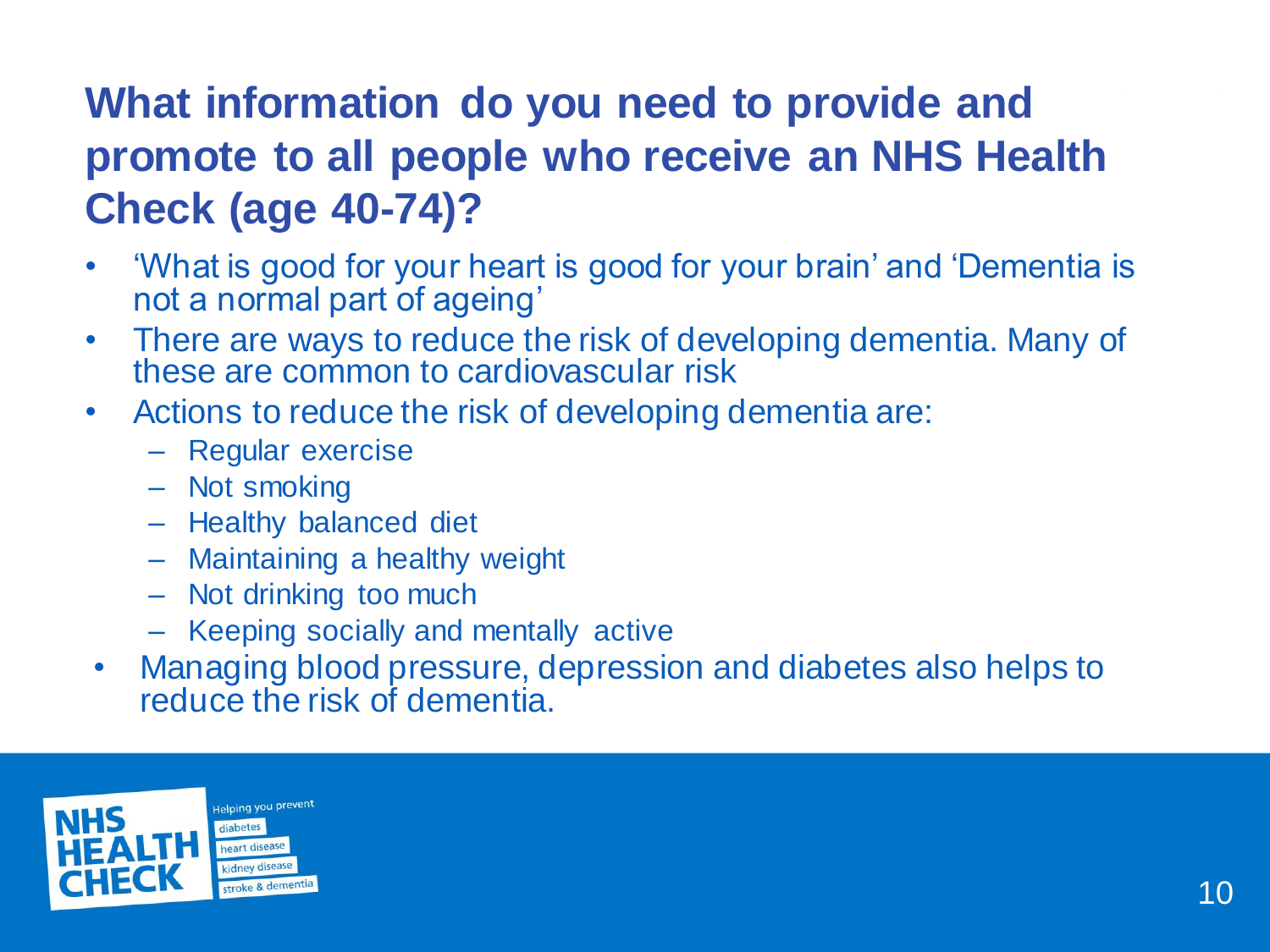### **What information do you need to also provide and promote to people aged 65+ who receive an NHS Health Check?**

- Signs of dementia are not limited to memory loss but may include:
	- Difficulties with familiar tasks
	- Problems following conversations
	- Changes in mood and personality
- For further information people receiving an NHS Health Check should be directed to Alzheimer's Society, Alzheimer's Research UK or their local GP



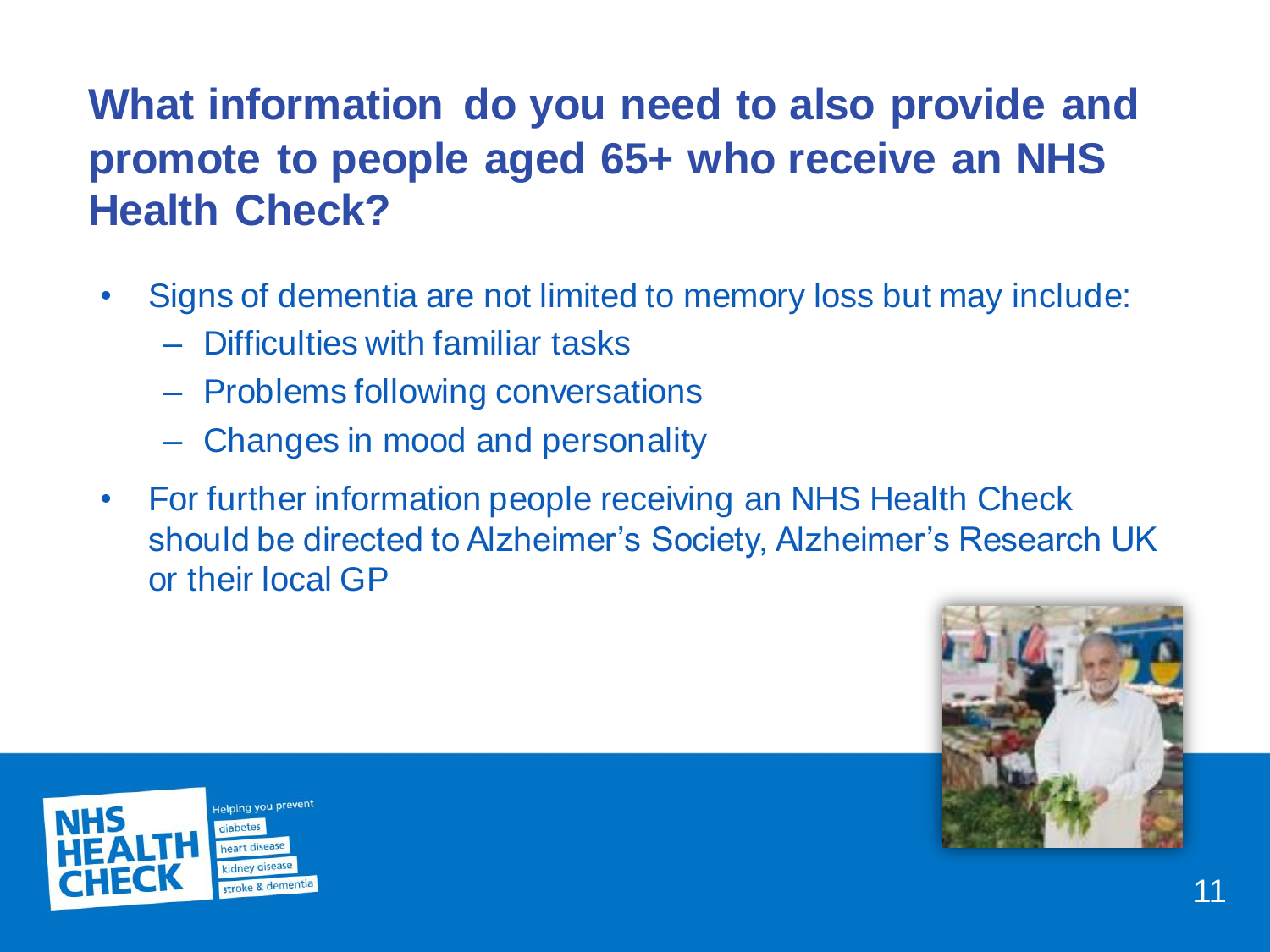# **How might you go about it?**

- The 'Dementia Helping your brain to stay healthy' leaflet is an ideal tool to help structure a conversation
- See the leaflet walk through guide for practitioners on the NHS Health Check website



You can order more leaflets at the Department of Health Orderline: https://www.orderline.dh.gov.uk and quote 2904520

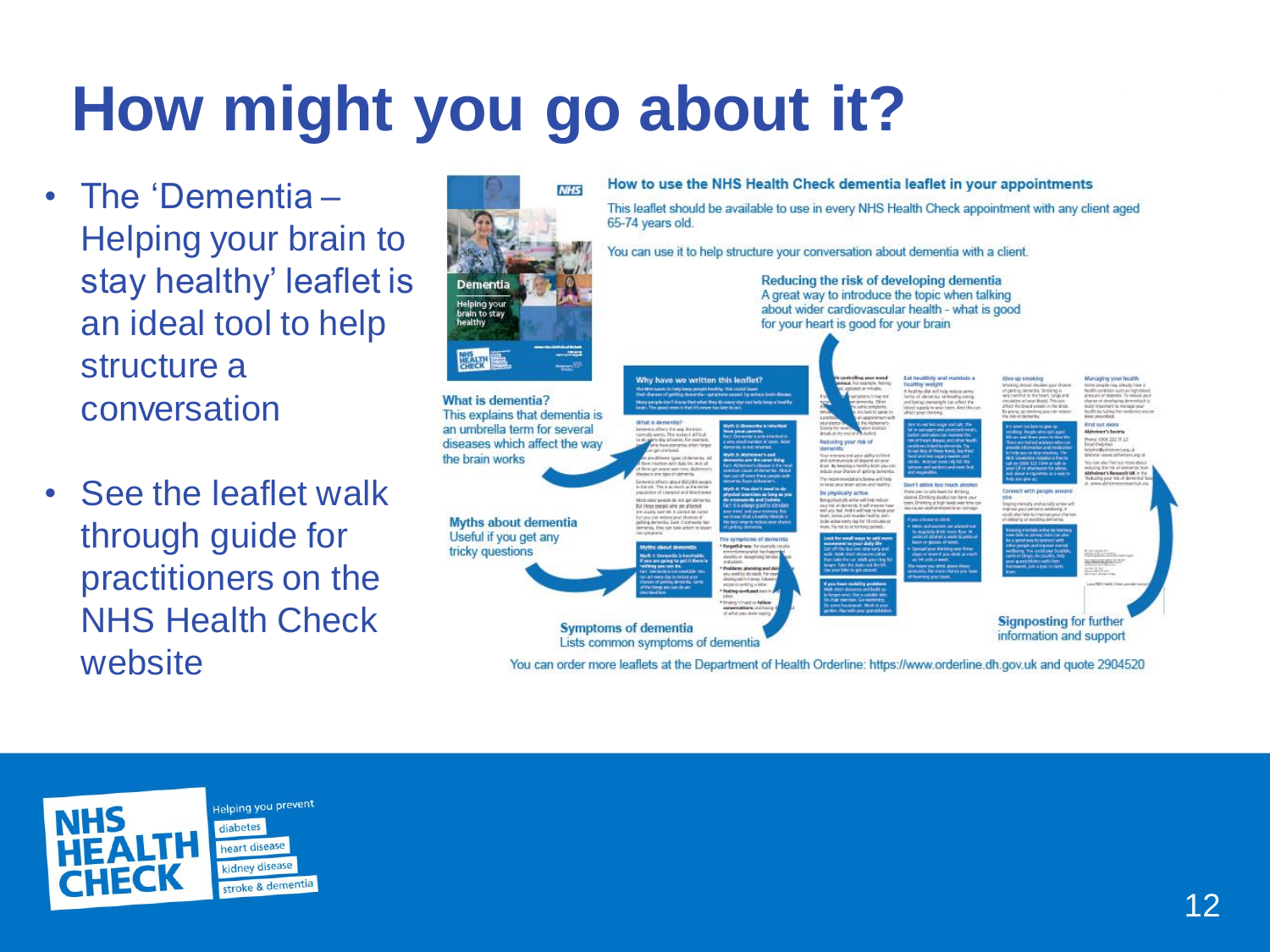# **How might you go about it? Video resources**

- [Videos](https://www.healthcheck.nhs.uk/commissioners_and_providers/training/dementia_training/) how to do it well
	- A practice example
	- A walk through the dementia leaflet
	- What the dementia component is not
- Angela Rippon explains things we can do in midlife to reduce dementia risk in this [video](https://www.healthcheck.nhs.uk/commissioners_and_providers/marketing/dementia_resources/)

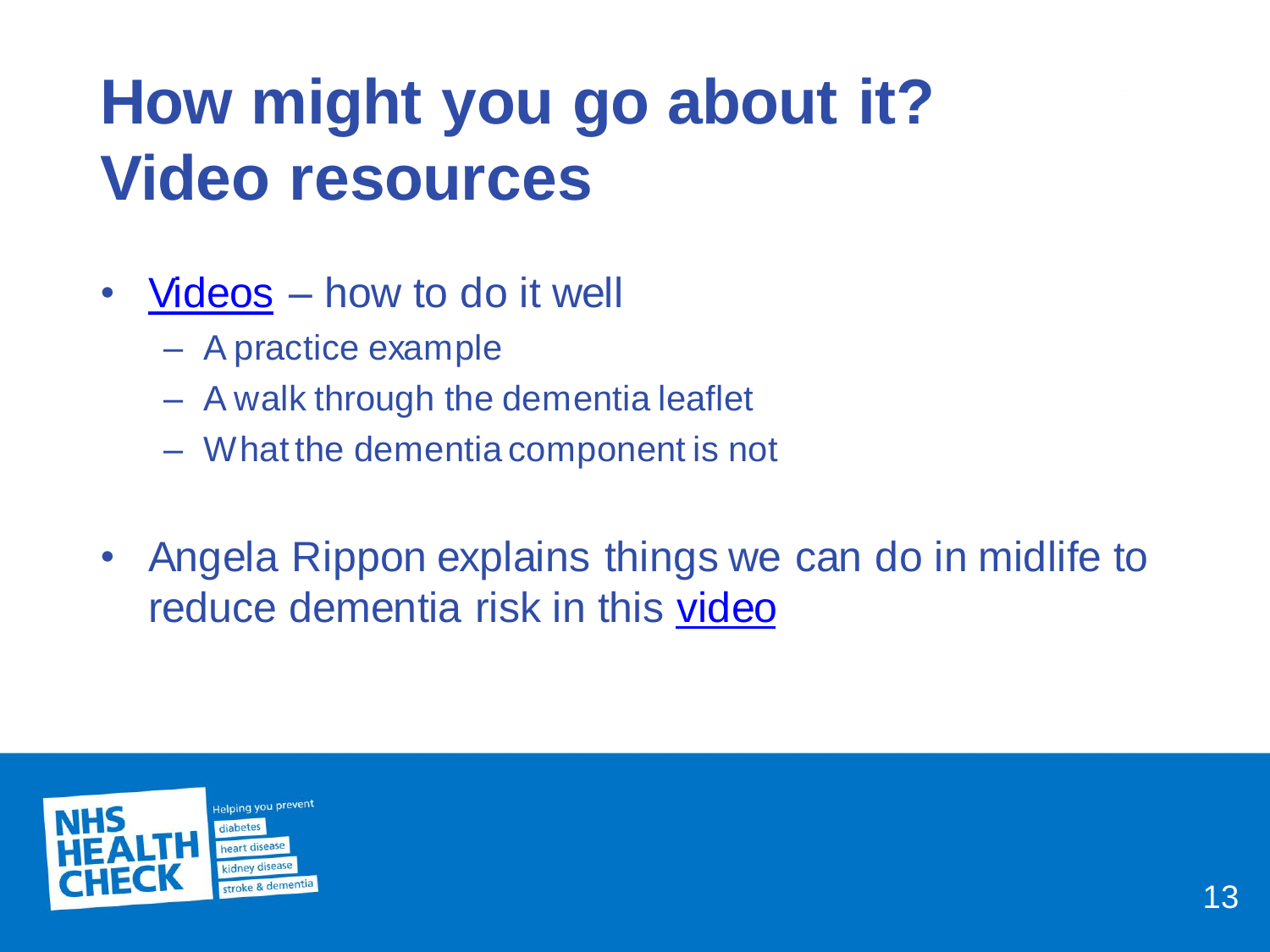## **What should be completed by the end of the NHS Health Check?**

For all people receiving an NHS Health Check:

- Dementia risk reduction has been part of the conversation
- The link made between the risk factors for cardiovascular health and dementia
- For people aged 65+:
- Informed of the signs and symptoms of dementia
- Signposted to third sector or local healthy lifestyle groups
- Given the dementia [leaflet](https://www.google.co.uk/url?sa=t&rct=j&q=&esrc=s&source=web&cd=1&cad=rja&uact=8&ved=0ahUKEwin9KCQ3OTQAhWD7SYKHR-EDOwQFggcMAA&url=http://www.healthcheck.nhs.uk/document.php?o%3D327&usg=AFQjCNGQ2HWRK48Mapy_DBBu06ox1ImQhw)